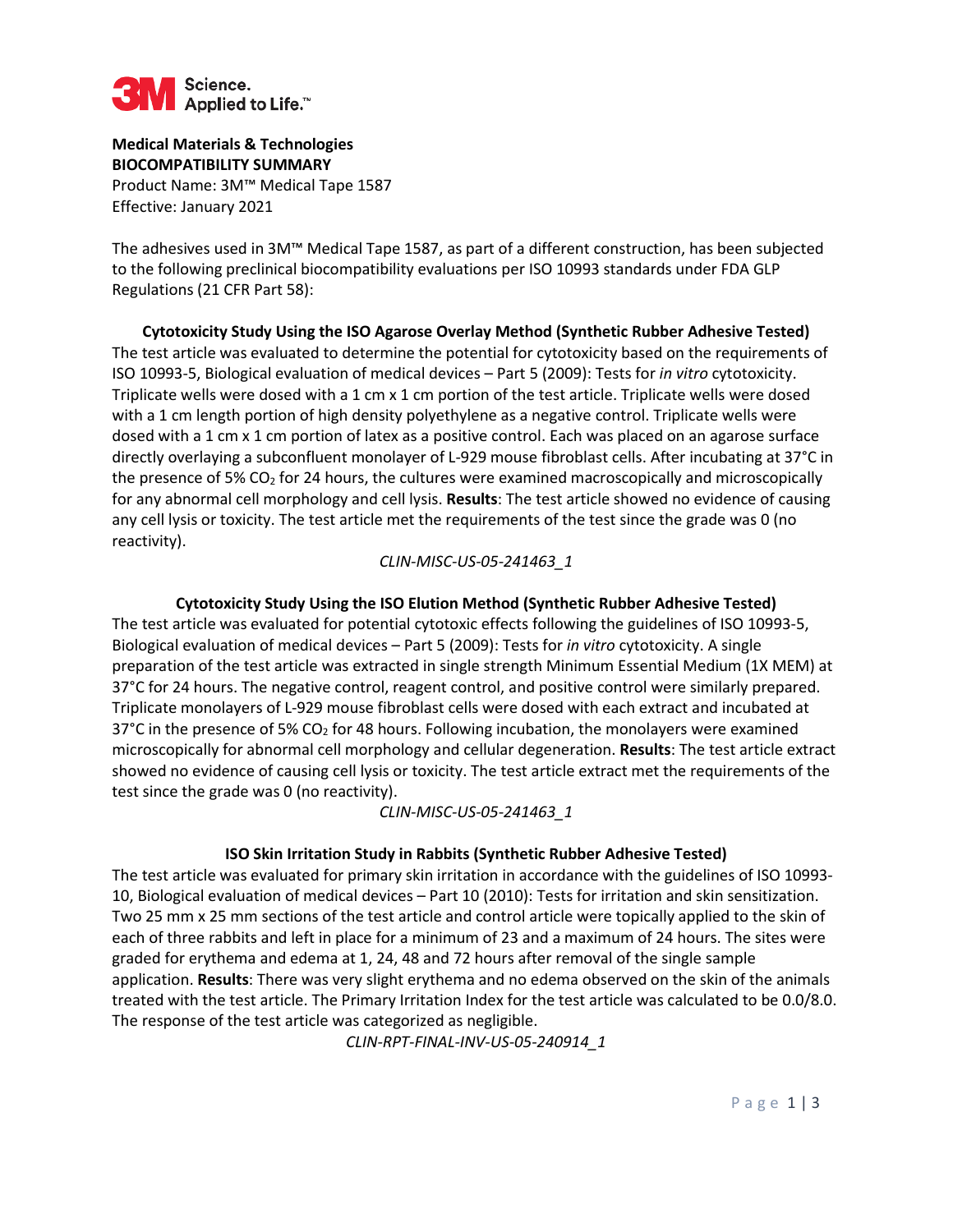

**Medical Materials & Technologies BIOCOMPATIBILITY SUMMARY**  Product Name: 3M™ Medical Tape 1587 Effective: January 2021

**ISO Guinea Pig Maximization Sensitization Test (Synthetic Rubber Adhesive Tested)**  The test article was evaluated for the potential to cause delayed dermal contact sensitization in a guinea pig maximization test. This study was conducted based on the requirements of ISO 10993-10, Biological evaluation of medical devices – Part 10 (2010): Tests for irritation and skin sensitization. The test article was extracted in 0.9% sodium chloride USP and sesame oil, NF. Each extract was intradermally injected and occlusively patched to ten test guinea pigs (per extract). The extraction vehicle was similarly injected and occlusively patched to five control guinea pigs (per vehicle). Following a recovery period, the test and control animals received a challenge patch of the appropriate test article extract and the vehicle control. In addition, the test article was applied to the same animals. All sites were scored for dermal reactions at 24 and 48 hours after patch removal. **Results**: The test article extracts and the test article showed no evidence of causing delayed dermal contact sensitization in the guinea pig. The test article was not considered a sensitizer in the guinea pig maximization test.

*CLIN-RPT-FINAL-INV-US-05-240914\_1* 

**Cytotoxicity Study Using the ISO Agarose Overlay Method - Solid (Acrylic Adhesive Tested)**  The test article was evaluated to determine the potential for cytotoxicity based on the requirements of International Organization for Standardization (ISO 10993-5): Biological Evaluation of Medical Devices – Part 5 (2009): Tests for *In Vitro* Cytotoxicity. Triplicate wells were dosed with a 1 cm x 1 cm portion of the test article. Triplicate wells were dosed with a 1 cm length of high density polyethylene as a negative control. Triplicate wells were dosed with a 1 cm x 1 cm portion of latex as a positive control. Each was placed on an agarose surface directly overlaying a sub-confluent monolayer of L-929 mouse fibroblast cells. After incubating at 37°C in the presence of 5% CO<sub>2</sub> for 24 hours, the cultures were examined macroscopically and microscopically for any abnormal cell morphology and cell lysis. **Results:** The test article showed no evidence of causing any cell lysis or toxicity. The test article met the requirements of the test since the grade was less than a grade 2 (mild reactivity).

*CLIN-MISC-US-05-225870\_2*

## **Cytotoxicity Study Using the ISO Elution Method (Acrylic Adhesive Tested)**

This *in vitro* study was conducted to evaluate the test article for potential cytotoxic effects following the guidelines of International Organization for Standardization 10993-5: Biological Evaluation of Medical Devices, Part 5 (2009): Tests for *In Vitro* Cytotoxicity. A single preparation of the test article was extracted in single strength Minimum Essential Medium (1X MEM) at 37°C for 24 hours. The negative control, reagent control, and positive control were similarly prepared. Triplicate monolayers of L-929 mouse fibroblast cells were dosed with each extract and incubated at 37°C in the presence of 5% CO<sub>2</sub> for 48 hours. Following incubation, the monolayers were examined microscopically for abnormal cell morphology and cellular degeneration. **Results:** The test article extract showed no evidence of causing cell lysis or toxicity. The test article extract met the requirements of the test since the grade was less than a grade 2 (mild reactivity).

*CLIN-MISC-US-05-225872\_1*